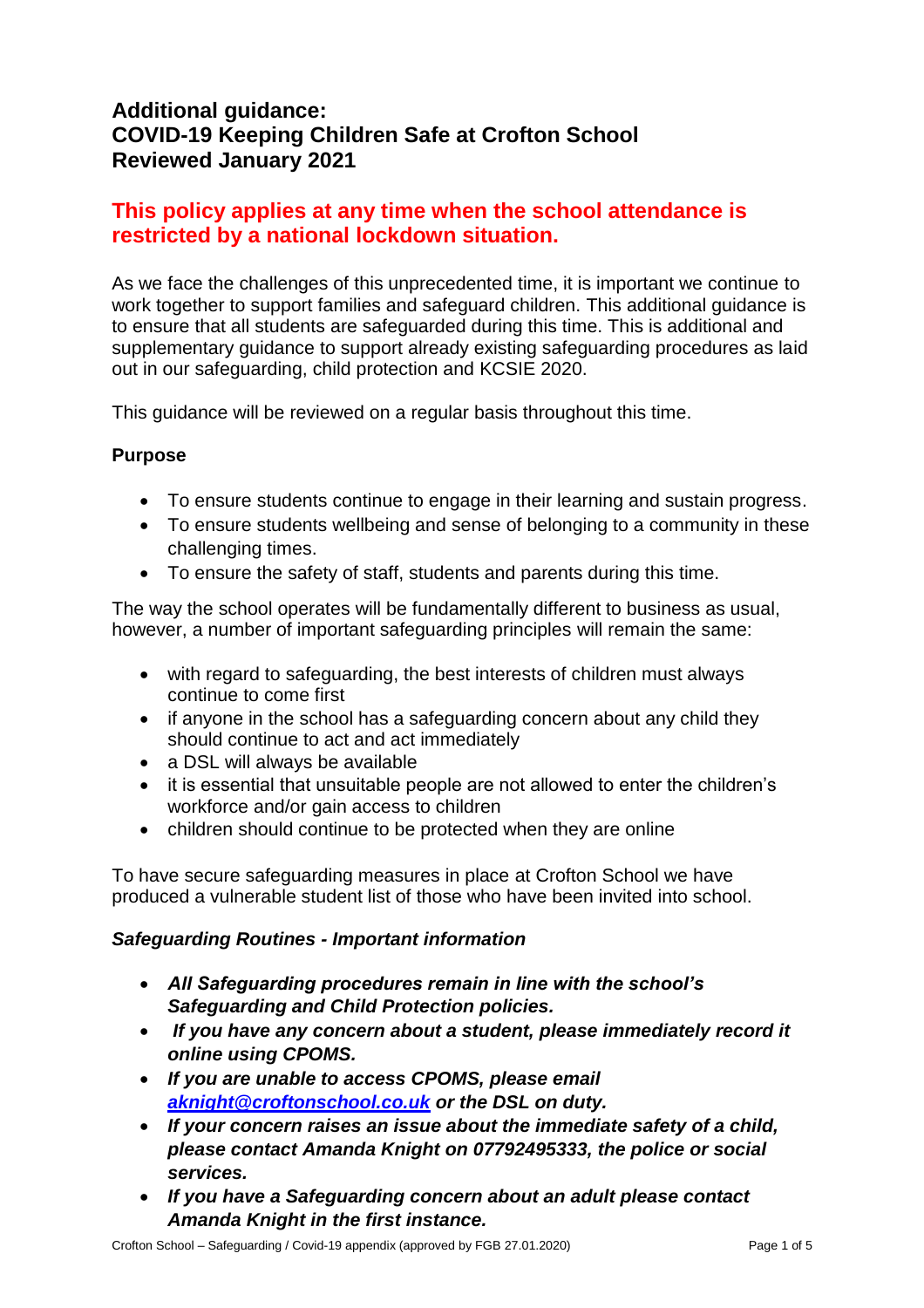## **Safeguarding measures for those staff and students accessing learning on school site**

All students must sign in when they arrive.

Staff on site to take registers throughout the school day. We will ensure these are shared to DfE and the Attendance Officer.

The Attendance Officer to review and ensure welfare calls are made as appropriate.

There will always be DSLs and First Aid provision on site.

The school will maintain high levels of site security. With reduced students on site, on arrival students will access the site through the Marks Road gate, they will sign in, in the canteen. When dismissed they will leave the site via the Marks Road gate.

## **Safeguarding measures for those students accessing learning remotely**

It is important that all staff who interact with children, including online, continue to look out for signs a child may be at risk. Any such concerns should be dealt with as per the child protection policy, reported on CPOMs and where appropriate, referrals should still be reported to children's social care and as required, to the police.

To protect students the school will only recommend approved websites and activities relevant to ability and age of the students. Staff and students will utilise school professional email and satchel one to set, receive and communicate with students. Students and parents will be informed of the appropriate expectations for parents and how to contact the safeguarding team if it is required. Guidelines to parents about the amount of work required will be sent to parents.

Tutors should check engagement via satchel one. This is to double check student's health and wellbeing. Where any student is not engaging emails will be sent or calls made to check welfare. Any student deemed at risk to be added to vulnerable student spreadsheet.

The safety of our students continues to be paramount, this includes online safety. Guidance will be available to both parents and students via the school website and regular update emails sent to parents. This includes signposting to CEOPs and Safe4me.

There is a need for us all to be more vigilant and monitor our students regularly.

### **Peer on Peer abuse**

We recognise that during this time there may be an increase in reports of peer on peer abuse.

Where a report is received, we will follow the normal principals set out in our safeguarding and child protection policies. We will listen and work with the child and their families and ensure safety of the child. Information will be passed onto an outside agency, as required.

All reports must be recorded on CPOMs.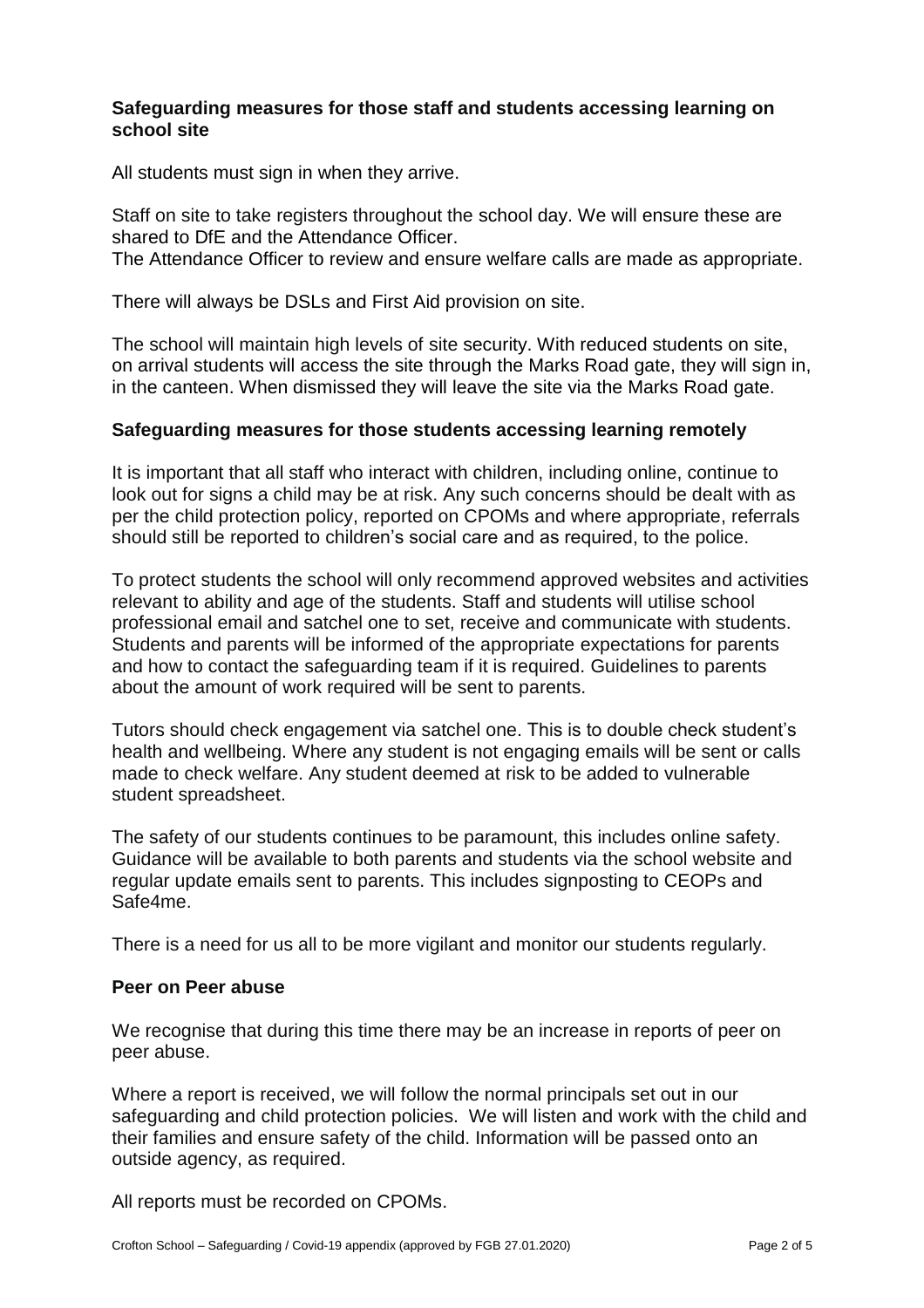# **Reporting of vulnerable students**

The **Safeguarding lead** will be responsible for any exchanges of information relating to CP, CIN and welfare.

The **Director of Inclusion** will be responsible for any exchanges of information relating to SEND provision details and EHC plans.

The **Designated teacher** will be responsible for any exchanges of information relating to PEPs.

The **Chair of Governors** can be contacted on [martin.budd@croftonschool.co.uk.](mailto:martin.budd@croftonschool.co.uk)

The **LADO** can be contacted on 01962 876364.

Whilst schools and colleges must continue to have appropriate regard to data protection and GDPR, they do not prevent the sharing of information for the purposes of keeping children safe. Further advice about information sharing can be found in KCSIE 2020.

There is an expectation that vulnerable children who have a social worker will attend school. Regular contact is made with these families to determine what is the best course of action. It may be better for the families to stay at home and self-isolate rather than bring them into a school environment.

## **Child protection policy**

We will review our practices/policy to best meet this changing situation. This will be reviewed in line with government guidance and local safeguarding advice.

Staff to be mindful of the following whilst students are not in school and in lockdown:

- Domestic Abuse (predicted increase and exposure during isolation)
- Neglect and Abuse (increase where it already exists)
- Criminal/Sexual Exploitation (including online)
- Crime & Anti-Social Behaviour (involved/victim of)
- Online bullying, grooming and cyber risks (increase in screen time)

We also need to recognise that social distancing/disconnection and lockdown isolation could have a significant effect on young people's mental health and wellbeing and/or that of other family members, which could also impact on them.

### **Safeguarding Team (DSLs)**

A member of the safeguarding team who has received DSL training will always be on site. To support good safeguarding procedures a member of the Senior Leadership Team will be on site at all times, when students are accessing the site. They will be required to liaise with the safeguarding team to pass on any relevant information as it occurs.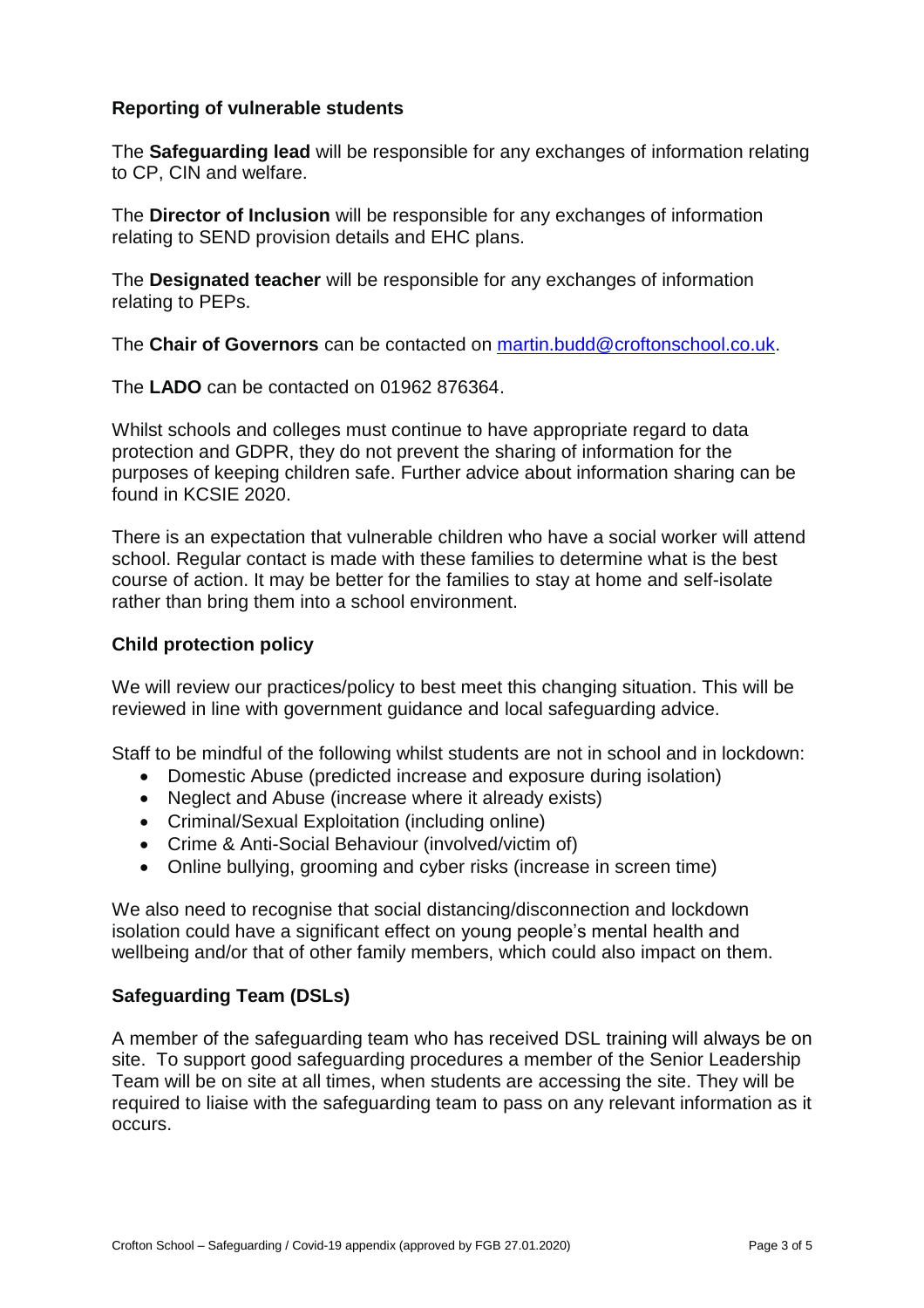# **Concerns for the Safety and Welfare of a Child**

*If any member of staff is concerned about a child, he or she must inform the safeguarding team IMMEDIATELY.* This can be done via email to [aknight@croftonschool.co.uk,](mailto:aknight@croftonschool.co.uk) the DSL on duty or by calling Amanda Knight on 07792495333.

In the event that contact with the team cannot be made, staff are expected to refer directly to Children's Social Care (and the police, if appropriate) if there is the potential for immediate significant harm.

Phone: 0300 555 1384 Out of hours: 0300 555 1373

## *If you know a child to be immediate risk of danger call 999*

In the event of a student being referred to the team, the students name should then be added to the vulnerable list spreadsheet.

### **Vulnerable children**

These students will be identified on the school's welfare and vulnerable list. It will identify vulnerable students, e.g. those students who are in care, have an EHCP, are subject to an existing welfare plan (Child Protection/Child in Need), those with social workers and those who we monitor internally as part of our Safeguarding Monitoring.

Social workers will be contacted regularly by school's caseworker with an update of where the child is receiving education and how they are engaging either in school or online provision.

Those students in care, the school will also liaise with the Virtual school to ensure a productive education is being undertaken.

## **Attendance**

Schools do not need to complete their usual day-to-day attendance processes to follow up on non-attendance.

However, the school:

- and social workers should be agreeing with families whether children in need should be attending education provision and the school should then follow up on any child that they were expecting to attend, who does not
- should also follow up with any parent or carer who has arranged care for their children and the children subsequently do not attend

In all circumstances, where a vulnerable child does not take up their place at school or college, or discontinues, the school or college should notify their social worker.

The Attendance Officer has the responsibility to collate information for the DfE and attendance upload for children of critical workers and vulnerable children who are attending school. This allows for a record of attendance for safeguarding purposes and allows schools to provide accurate, up-to-date data to the department on the number of children taking up places.